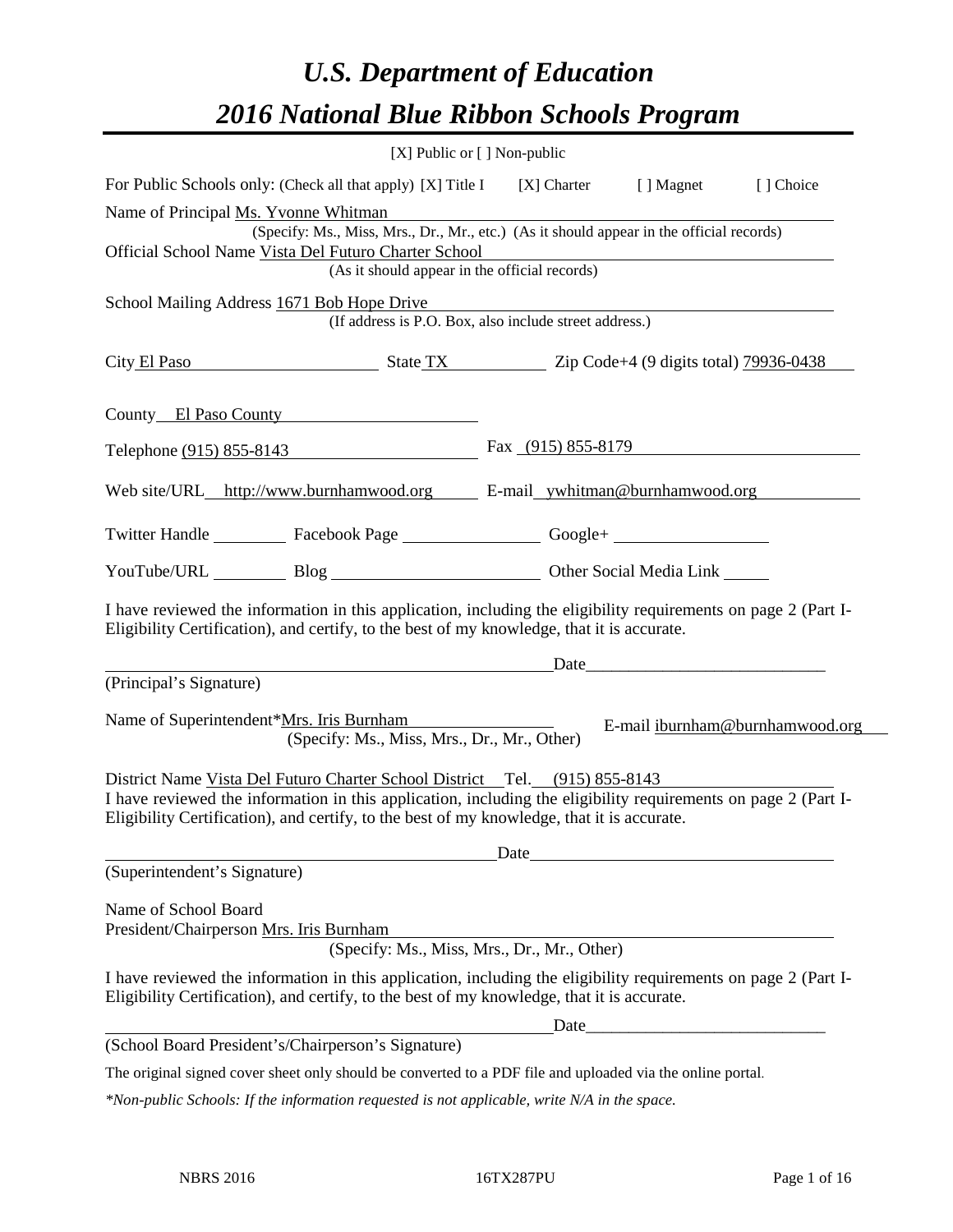The signatures on the first page of this application (cover page) certify that each of the statements below, concerning the school's eligibility and compliance with U.S. Department of Education and National Blue Ribbon Schools requirements, are true and correct.

- 1. The school configuration includes one or more of grades K-12. (Schools on the same campus with one principal, even a K-12 school, must apply as an entire school.)
- 2. The public school has met their state's accountability requirements (i.e., avoided sanctions) in participation, performance in reading (or English language arts) and mathematics, and other academic indicators (i.e., attendance rate and graduation rate) using the most recent accountability results available for the year prior to nomination.
- 3. To meet final eligibility, a public school must meet the state's accountability requirements (i.e., avoided sanctions) in participation, performance in reading (or English language arts) and mathematics, and other academic indicators (i.e., attendance rate and graduation rate) for the year in which they are nominated (2015-2016) and be certified by the state representative. Any status appeals must be resolved at least two weeks before the awards ceremony for the school to receive the award.
- 4. If the school includes grades 7 or higher, the school must have foreign language as a part of its curriculum.
- 5. The school has been in existence for five full years, that is, from at least September 2010 and each tested grade must have been part of the school for the past three years.
- 6. The nominated school has not received the National Blue Ribbon Schools award in the past five years: 2011, 2012, 2013, 2014, or 2015.
- 7. The nominated school has no history of testing irregularities, nor have charges of irregularities been brought against the school at the time of nomination. The U.S. Department of Education reserves the right to disqualify a school's application and/or rescind a school's award if irregularities are later discovered and proven by the state.
- 8. The nominated school or district is not refusing Office of Civil Rights (OCR) access to information necessary to investigate a civil rights complaint or to conduct a district-wide compliance review.
- 9. The OCR has not issued a violation letter of findings to the school district concluding that the nominated school or the district as a whole has violated one or more of the civil rights statutes. A violation letter of findings will not be considered outstanding if OCR has accepted a corrective action plan from the district to remedy the violation.
- 10. The U.S. Department of Justice does not have a pending suit alleging that the nominated school or the school district as a whole has violated one or more of the civil rights statutes or the Constitution's equal protection clause.
- 11. There are no findings of violations of the Individuals with Disabilities Education Act in a U.S. Department of Education monitoring report that apply to the school or school district in question; or if there are such findings, the state or district has corrected, or agreed to correct, the findings.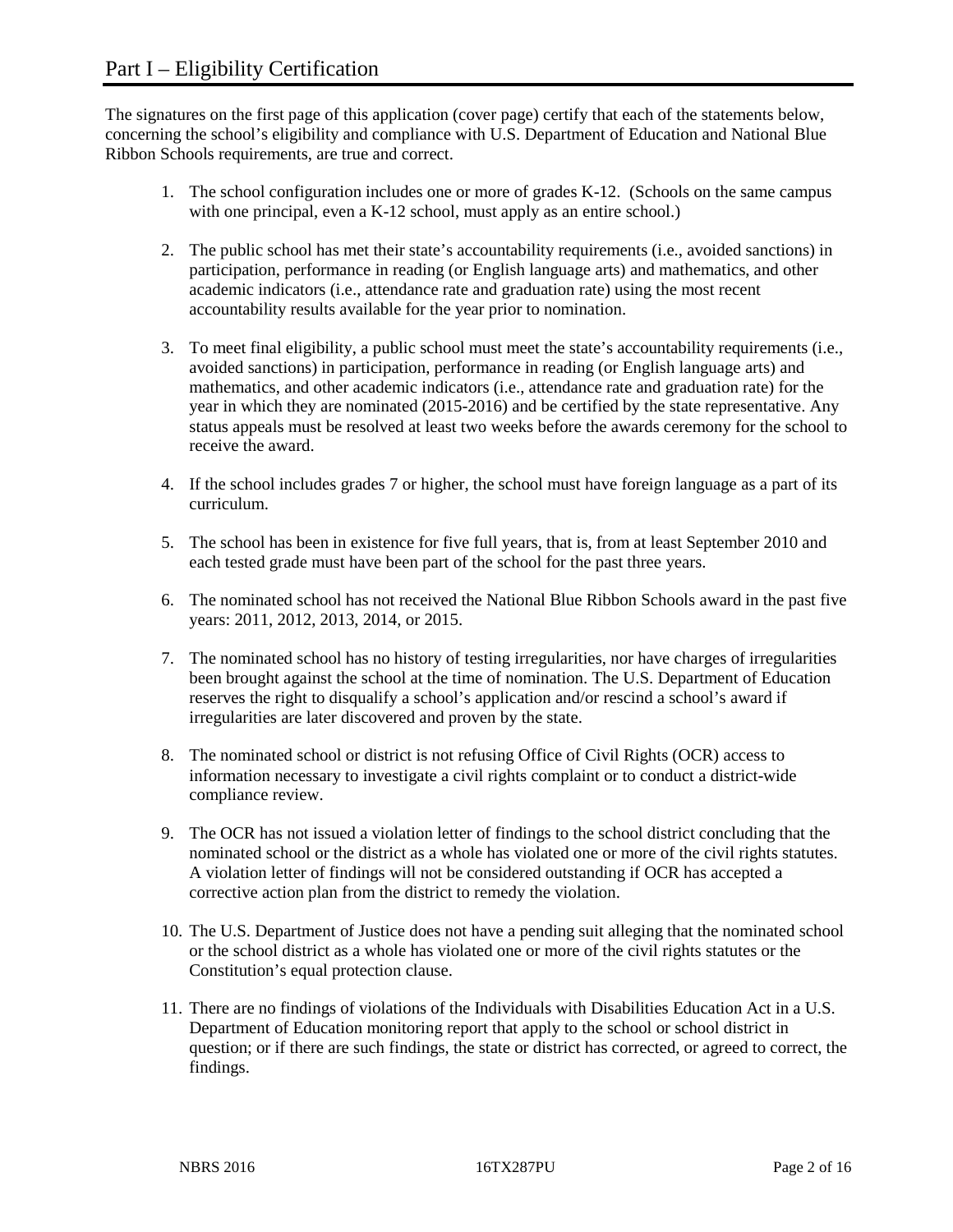### **Data should be provided for the most recent school year (2015-2016) unless otherwise stated.**

### **DISTRICT**

1. Number of schools in the district  $1$  Elementary schools (includes K-8) (per district designation): 0 Middle/Junior high schools 0 High schools 0 K-12 schools

### 1 TOTAL

**SCHOOL** (To be completed by all schools)

2. Category that best describes the area where the school is located:

[X] Urban or large central city [ ] Suburban with characteristics typical of an urban area [ ] Suburban [ ] Small city or town in a rural area [ ] Rural

3. Number of students as of October 1, 2015 enrolled at each grade level or its equivalent in applying school:

| Grade                           | # of         | # of Females | <b>Grade Total</b> |
|---------------------------------|--------------|--------------|--------------------|
|                                 | <b>Males</b> |              |                    |
| <b>PreK</b>                     | 0            | 0            | 0                  |
| K                               | 32           | 40           | 72                 |
| 1                               | 38           | 32           | 70                 |
| $\overline{2}$                  | 27           | 32           | 59                 |
| 3                               | 41           | 33           | 74                 |
| 4                               | 19           | 20           | 39                 |
| 5                               | 18           | 20           | 38                 |
| 6                               | 8            | 6            | 14                 |
| 7                               | 0            | 0            | 0                  |
| 8                               | 0            | 0            | 0                  |
| 9                               | 0            | 0            | 0                  |
| 10                              | 0            | 0            | $\theta$           |
| 11                              | 0            | 0            | 0                  |
| 12 or higher                    | 0            | 0            | 0                  |
| <b>Total</b><br><b>Students</b> | 183          | 183          | 366                |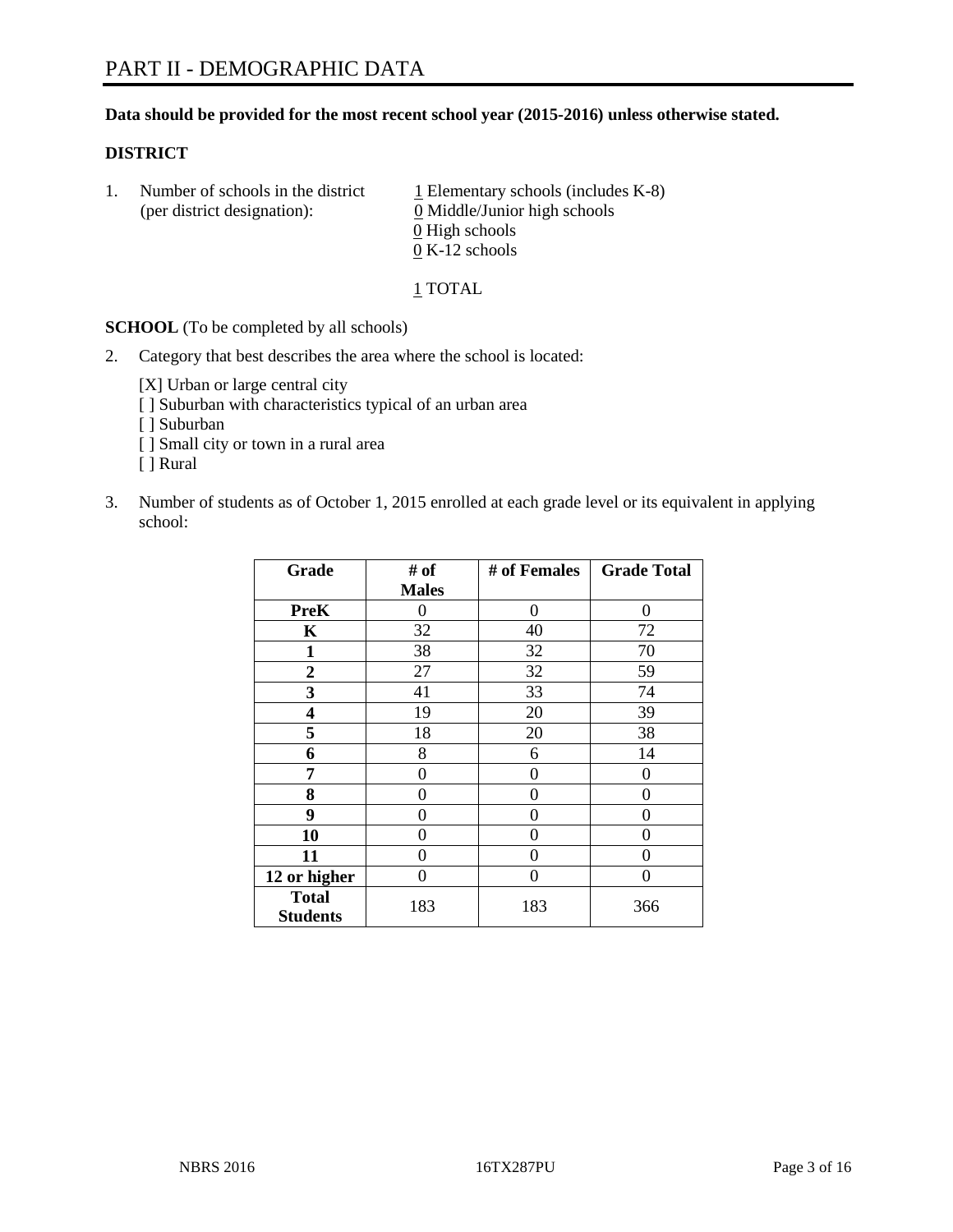the school: 1 % Asian

4. Racial/ethnic composition of  $\qquad \qquad \underline{0}$  % American Indian or Alaska Native 3 % Black or African American 88 % Hispanic or Latino 0 % Native Hawaiian or Other Pacific Islander 6 % White 2 % Two or more races **100 % Total**

(Only these seven standard categories should be used to report the racial/ethnic composition of your school. The Final Guidance on Maintaining, Collecting, and Reporting Racial and Ethnic Data to the U.S. Department of Education published in the October 19, 2007 *Federal Register* provides definitions for each of the seven categories.)

5. Student turnover, or mobility rate, during the  $2014 - 2015$  school year:  $16\%$ 

This rate should be calculated using the grid below. The answer to (6) is the mobility rate.

| <b>Steps For Determining Mobility Rate</b>         | Answer |  |
|----------------------------------------------------|--------|--|
| (1) Number of students who transferred to          |        |  |
| the school after October 1, 2014 until the         | 20     |  |
| end of the 2014-2015 school year                   |        |  |
| (2) Number of students who transferred             |        |  |
| <i>from</i> the school after October 1, 2014 until | 34     |  |
| the end of the 2014-2015 school year               |        |  |
| (3) Total of all transferred students [sum of      | 54     |  |
| rows $(1)$ and $(2)$ ]                             |        |  |
| (4) Total number of students in the school as      | 342    |  |
| of October 1, 2014                                 |        |  |
| (5) Total transferred students in row (3)          | 0.158  |  |
| divided by total students in row (4)               |        |  |
| $(6)$ Amount in row $(5)$ multiplied by 100        | 16     |  |

6. English Language Learners (ELL) in the school: 27 %

99 Total number ELL

Specify each non-English language represented in the school (separate languages by commas):

### Spanish

- 7. Students eligible for free/reduced-priced meals: 55 % Total number students who qualify: 200
- 8. Students receiving special education services: 8 %

30 Total number of students served

Indicate below the number of students with disabilities according to conditions designated in the Individuals with Disabilities Education Act. Do not add additional conditions. It is possible that students may be classified in more than one condition.

| 0 Autism                              | $\underline{0}$ Orthopedic Impairment     |
|---------------------------------------|-------------------------------------------|
| 0 Deafness                            | 1 Other Health Impaired                   |
| 0 Deaf-Blindness                      | <b>7</b> Specific Learning Disability     |
| 1 Emotional Disturbance               | 21 Speech or Language Impairment          |
| 0 Hearing Impairment                  | 0 Traumatic Brain Injury                  |
| 0 Mental Retardation                  | $Q$ Visual Impairment Including Blindness |
| $\underline{0}$ Multiple Disabilities | <b>0</b> Developmentally Delayed          |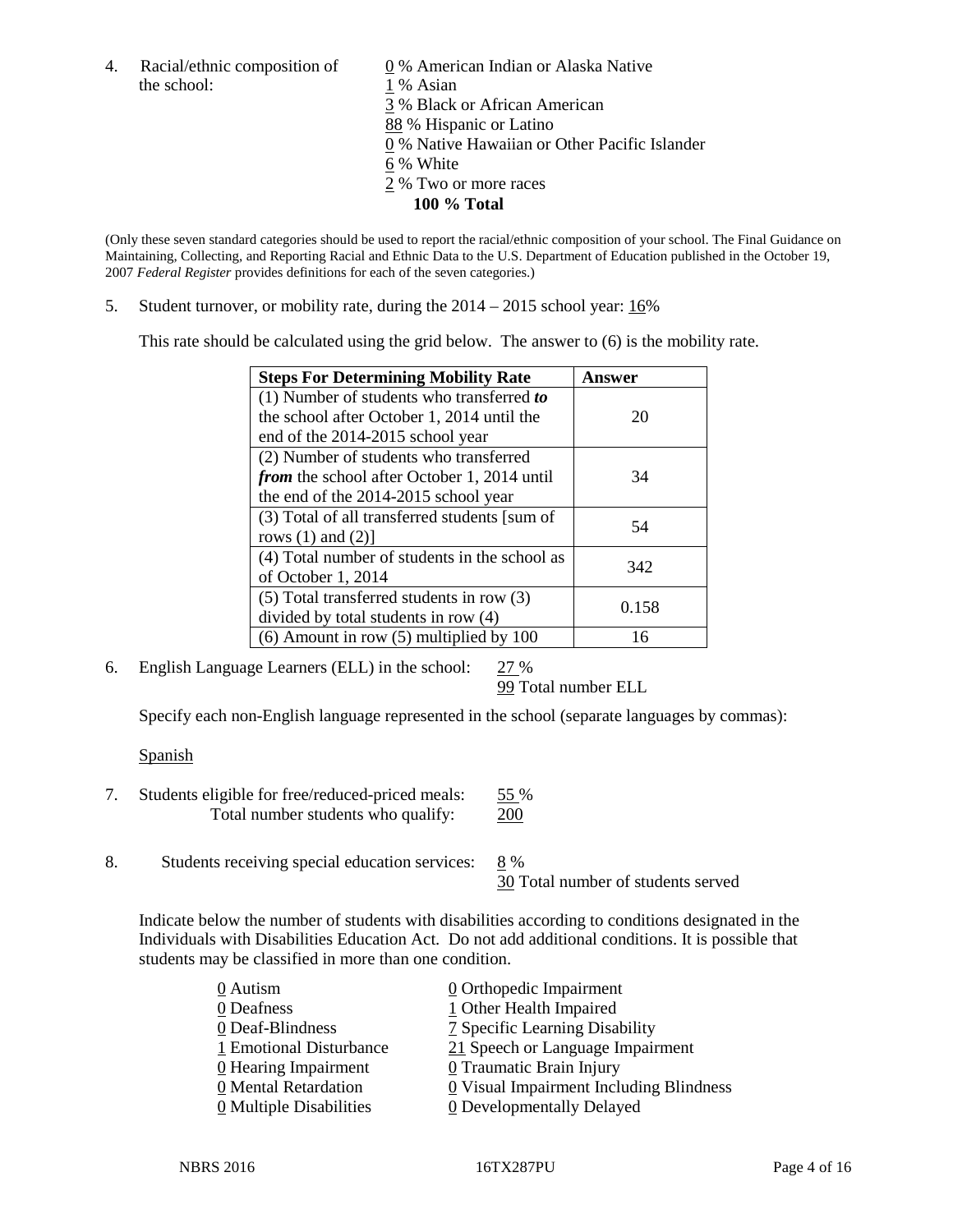- 9. Number of years the principal has been in her/his position at this school:  $1 \overline{1}$
- 10. Use Full-Time Equivalents (FTEs), rounded to nearest whole numeral, to indicate the number of school staff in each of the categories below:

|                                       | <b>Number of Staff</b> |
|---------------------------------------|------------------------|
| Administrators                        |                        |
| Classroom teachers                    | 21                     |
| Resource teachers/specialists         |                        |
| e.g., reading, math, science, special | 5                      |
| education, enrichment, technology,    |                        |
| art, music, physical education, etc.  |                        |
| Paraprofessionals                     |                        |
| Student support personnel             |                        |
| e.g., guidance counselors, behavior   |                        |
| interventionists, mental/physical     |                        |
| health service providers,             |                        |
| psychologists, family engagement      |                        |
| liaisons, career/college attainment   |                        |
| coaches, etc.                         |                        |

- 11. Average student-classroom teacher ratio, that is, the number of students in the school divided by the FTE of classroom teachers, e.g.,  $22:1$   $20:1$
- 12. Show daily student attendance rates. Only high schools need to supply yearly graduation rates.

| <b>Required Information</b> | 2014-2015 | 2013-2014 l | 2012-2013 | 2011-2012 | 2010-2011 |
|-----------------------------|-----------|-------------|-----------|-----------|-----------|
| Daily student attendance    | 97%       | 97%         | 97%       | 98%       | 97%       |
| High school graduation rate | 0%        | 0%          | 0%        | 9%        | 0%        |

#### 13. **For high schools only, that is, schools ending in grade 12 or higher.**

Show percentages to indicate the post-secondary status of students who graduated in Spring 2015.

| <b>Post-Secondary Status</b>                  |                |
|-----------------------------------------------|----------------|
| Graduating class size                         |                |
| Enrolled in a 4-year college or university    | 0%             |
| Enrolled in a community college               | 0%             |
| Enrolled in career/technical training program | 0%             |
| Found employment                              | 0%             |
| Joined the military or other public service   | 0%             |
| Other                                         | $\frac{10}{4}$ |

14. Indicate whether your school has previously received a National Blue Ribbon Schools award. Yes No X

If yes, select the year in which your school received the award.

15. In a couple of sentences, provide the school's mission or vision statement.

Prepare children to accept responsibility for their own learning by teaching them skills, knowledge and values to survive and prosper in a changing, diverse society.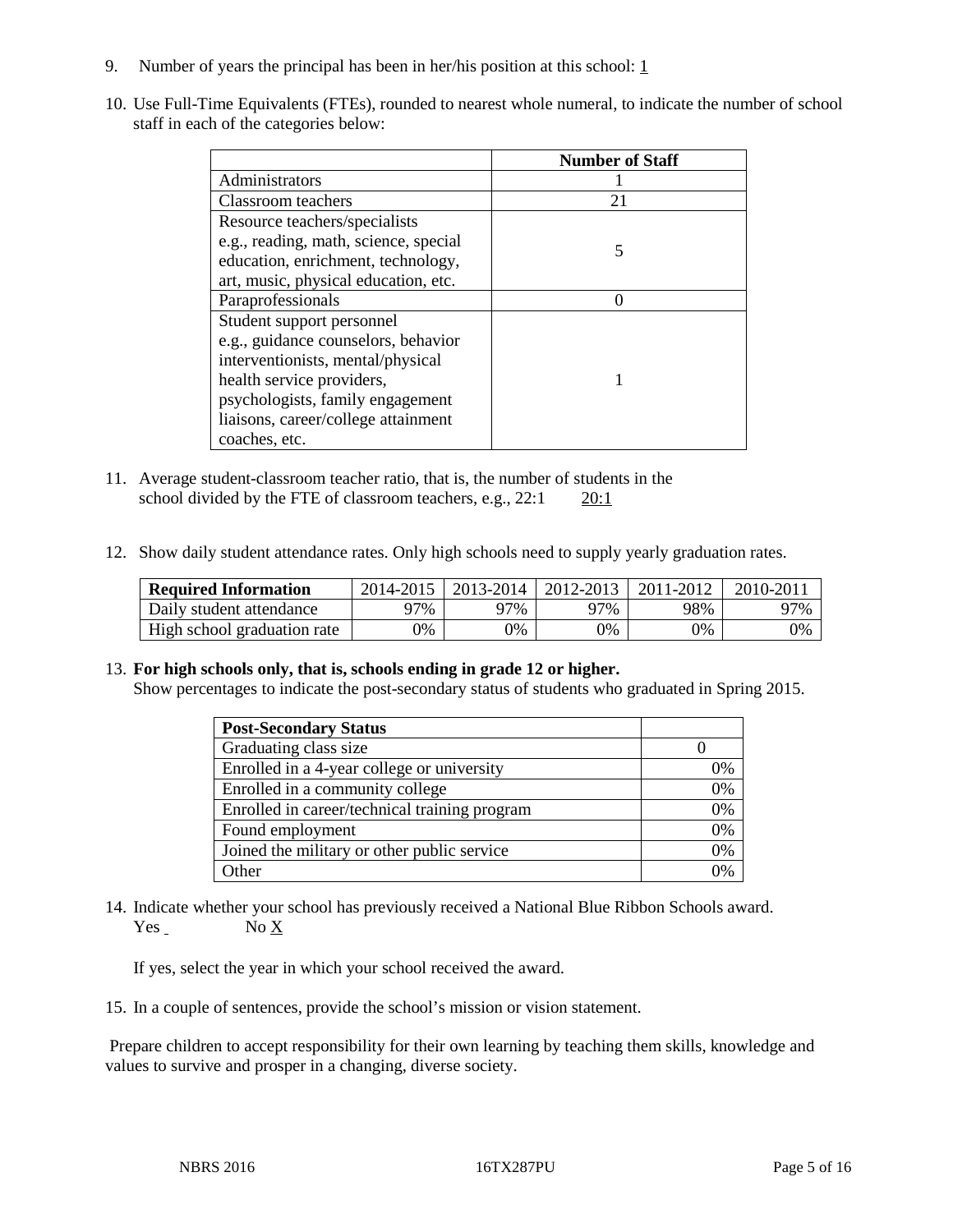16. **For public schools only**, if the school is a magnet, charter, or choice school, explain how students are chosen to attend.

Registration of new students is accepted in March. Because of the limited capacity, a lottery takes place monthly. Students not selected are placed on a waiting list, as capacity becomes available parents are called. Siblings of currently enrolled students will have priority. Parents must facilitate the receipt by our school of all records and transcripts from prior schools. A parent will be notified by phone/e-mail when to bring in their child for a reading and math assessment for a correct placement in those subject areas. After assessment, the school will contact the parent with testing results.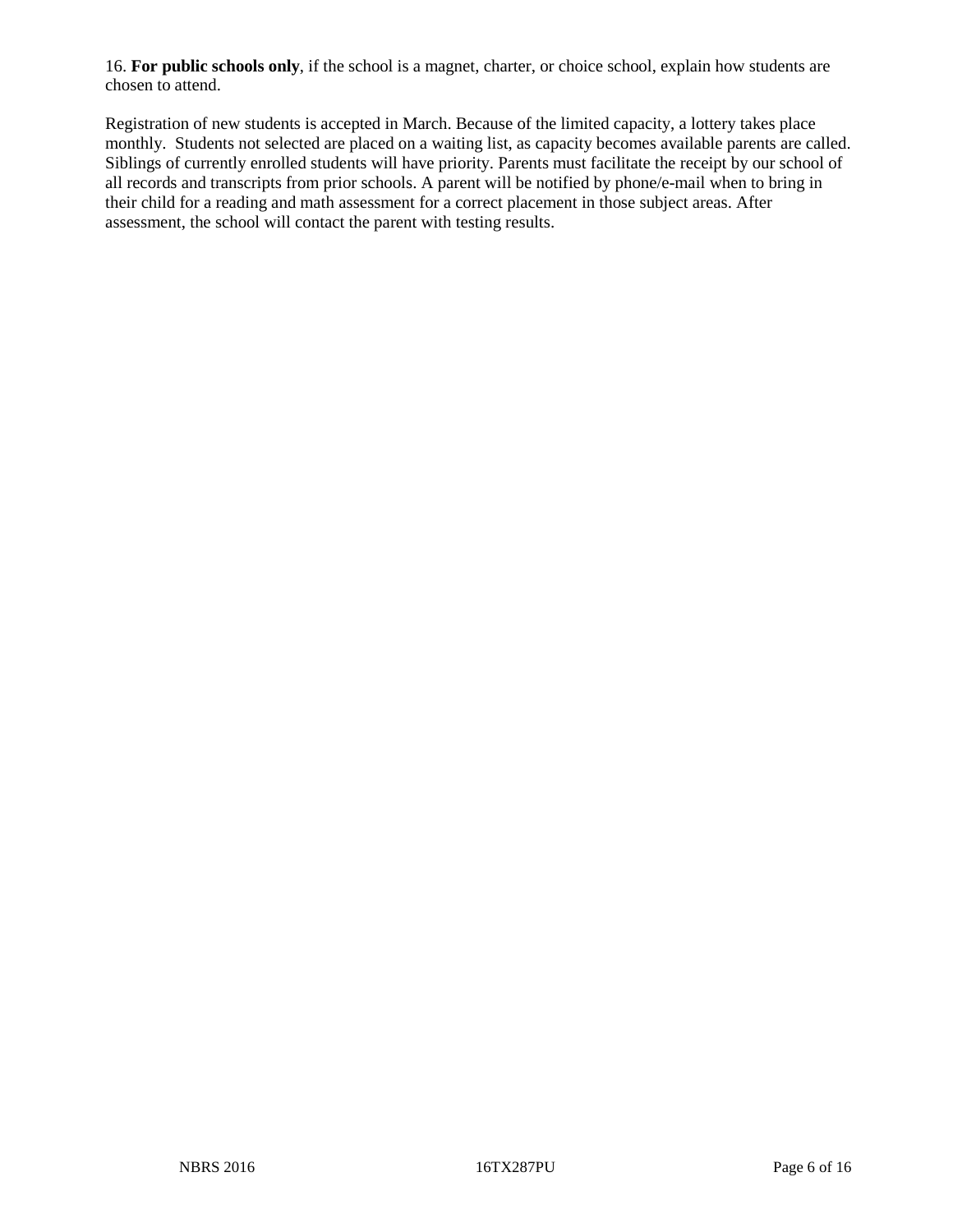# PART III – SUMMARY

Vista Del Futuro is an open enrollment K-6 school with an average student to teacher ratio of 20 to 1. The school opened in 2010 with 133 students. Since then it has grown to over 350 students consisting of a large Hispanic population, 27% being ELL students. It welcomes all students and provides additional support to military families because of their ever changing needs, as a result of their mobility. The educational philosophy of VDF is to provide a high quality education to each student by meeting the challenges of their needs.

Students are tested in Math and Reading. Those scoring below grade level must attend summer school, so they may begin the school year on a level playing field.

Vista Del Futuro opened its doors in 2010. Unfortunately, after the first year, it was identified as a priority school. The district implemented new leadership and a change in curriculum, in an effort to turn the school around. Since then several milestones have been achieved.

In 2012-2015 the school was acknowledged as a TEA Reward School. The school met state standards and achieved distinctions in Reading, Math, Science, Top 25% Student Progress and closing Performance Gaps.

One of the changes that took place in order for these milestones to be achieved was a change in instructional strategies. Another factor that led to success was learning how to collect and review data to drive instruction. Teachers were also provided with training to strengthen the strategies being utilized in the classroom. Each one of these elements enabled the school to turn around and make huge strides in their performance. This caused an increase in enrollment and teacher retention.

The school culture is now becoming rooted in a high performing student centered learning environment.

Traditions are invaluable to Vista. At the start of every school year, new parents attend a Parent Orientation meeting. A power point presentation is provided with pertinent school information. There is an open question session followed by a tour of the school.

Prior to the first day of school, parents attend an Open House. Parents and students meet their teachers. Teachers provide a power point presentation on classroom procedures and routines.

In an effort to weave tradition and curriculum, Vista celebrates several Core Knowledge events throughout the year. For example, In October, in lieu of Halloween, our school holds a Literary Fair Day. Students wear costumes, bringing literary characters to life. All parents are welcome to the events throughout the year. In November, Vista celebrates Veteran's Day with a breakfast for our military families. Students prepare letters and songs and poems for their families. During Career Week in April, military parents conduct presentations for students.

Vista Del Futuro prides itself in enabling all students to develop their full potential in every area of their lives. Academically, leveled instruction is provided in the classroom setting so all students can benefit at their own pace.

A supplemental reading program enhances each student's comprehension and fluency skills. There is a designated reading time when students receive reading instruction at their appropriate reading level. It has proven to be successful because students are able to gain up to two years in comprehension and fluency mastery.

Academic and Personal Milestones are celebrated. STAR students are acknowledged monthly, Honor Roll and attendance are honored every six weeks. The grade level with the highest attendance for the six weeks is given an after school popcorn party.

At the end of the year, all students are honored with trophies, certificates, medals, and ribbons. Every child receives an award.

NBRS 2016 **16TX287PU** Page 7 of 16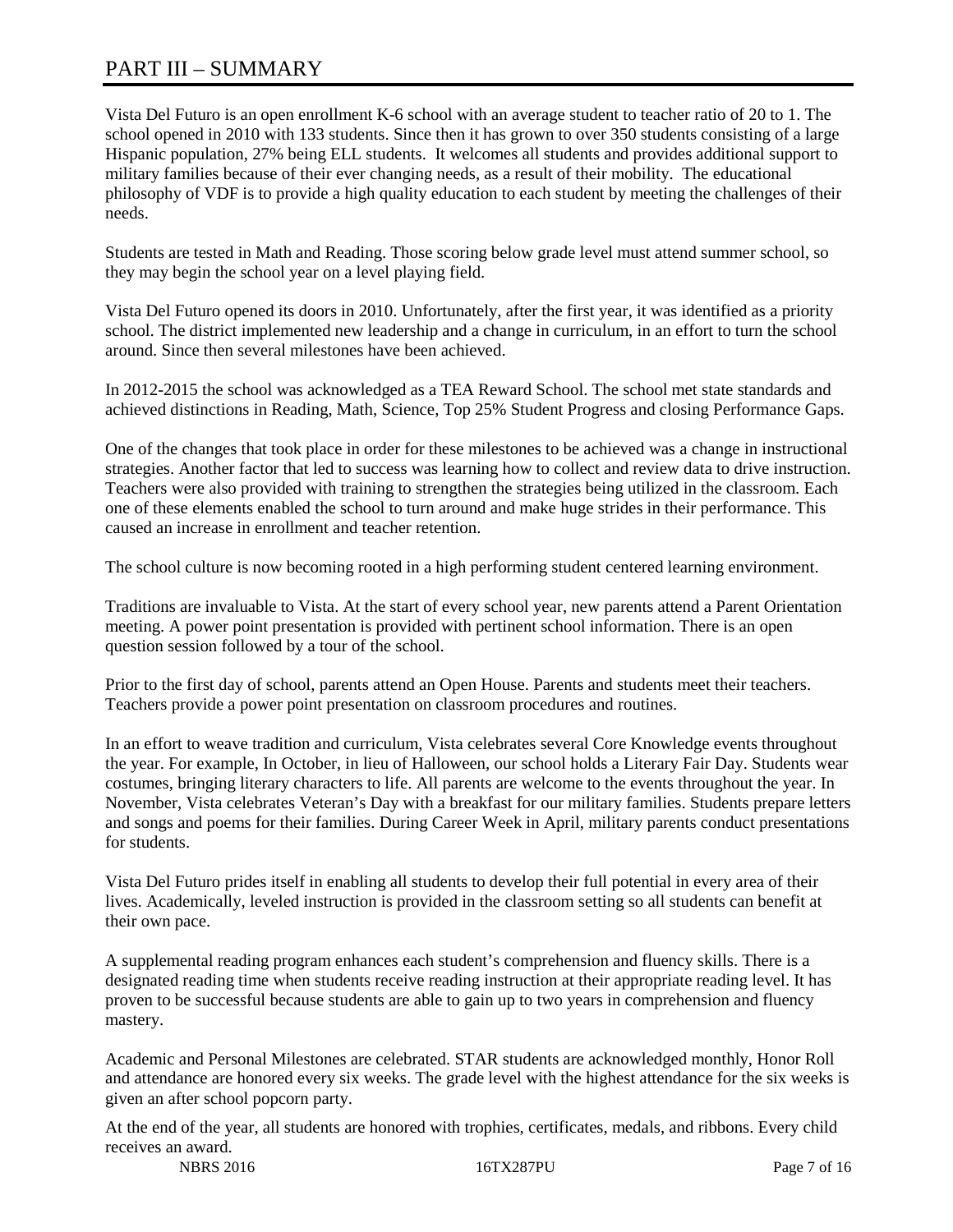Although there is no counselor on campus, there are services provided in lieu of a counselor. There is a support network consisting of administrators, teachers, Special Education Professionals and staff. We teach our children to find their voice and speak up when they feel something is wrong and tell an adult.

Vista Del Futuro has faced many challenges because of the limited facilities. However, in spite of these factors the teaching staff provides creative alternatives.

During P.E. the students follow the state curriculum but also have Wellness Wednesdays. On these days, grade levels and their teachers challenge each other in fitness competitions.

At the end of the school year, the students perform in a Ballroom Exhibition. Students also work on the school garden. Gardening provides students with a love of nature and an appreciation for the outdoors.

Students work together collaboratively in teams in a congenial manner and adhere to positive rules of engagement. Using Core Knowledge activities such as International Day, students create projects which become living productions. Students abide by respectful interactions. After school activities provide other opportunities for students to bond. There are several clubs: Robotics, Music, Suzuki Violin, Art, Zumba, and Garden Club.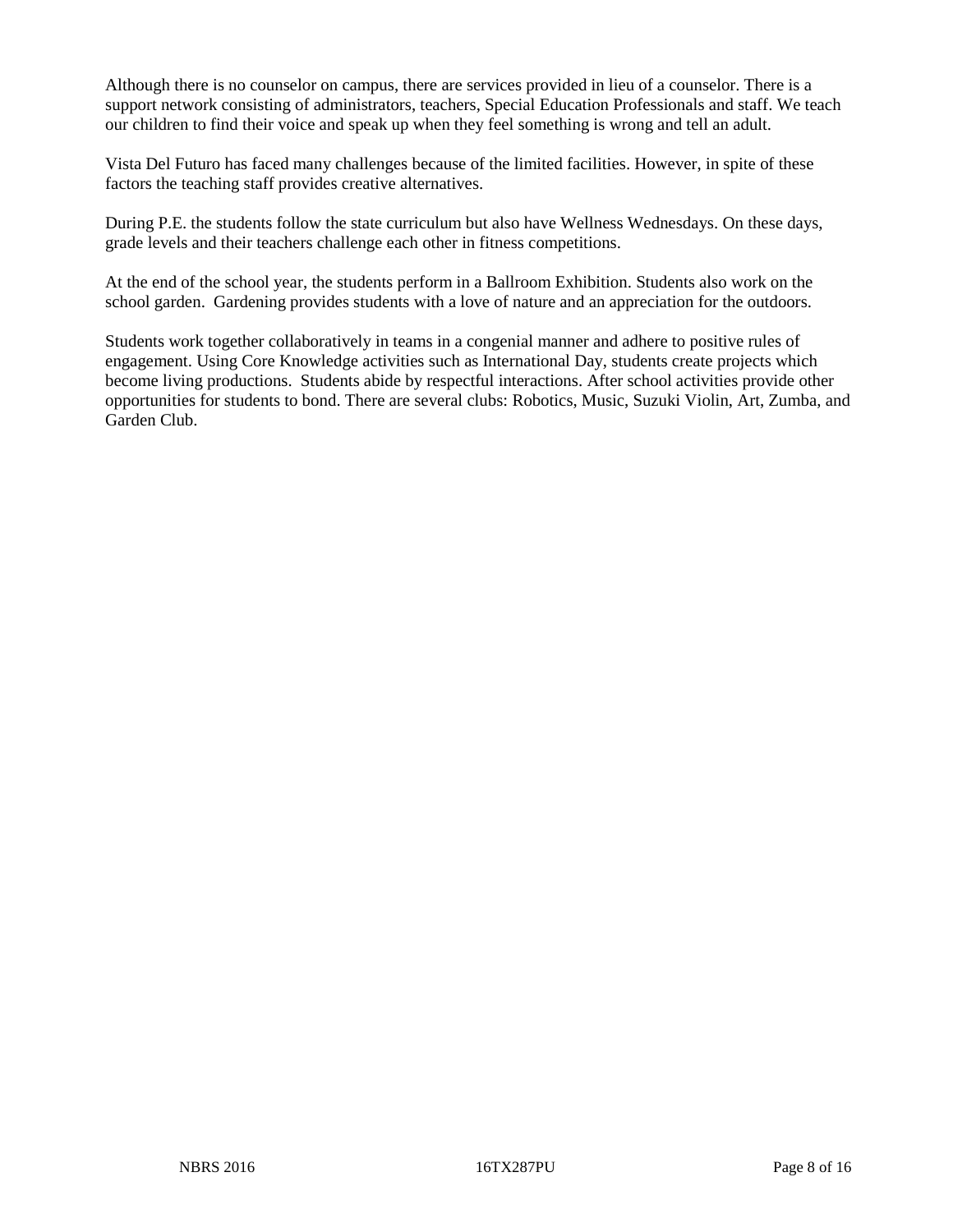# 1. Core Curriculum:

The school's core curriculum is based on the Texas Essential Knowledge and Skills (TEKS). These are the standards that all schools in Texas must follow. This core curriculum is supplemented with materials based on students' level of learning and/or deficiencies. In Kindergarten, students are pretested prior to entry for heterogeneous grouping. Students in Kindergarten acquire foundational skills through the state adopted text and pre-tests which include: identification of letters, sounds, colors, numbers, and speaking skills. To place students at their appropriate levels, other skills are included. Readiness skills, identification of a picture's likenesses and differences, tracing, cutting and speaking in complete sentences are valuable in a student's placement.

In an effort to increase the use of quality data to drive instruction, teachers administer formative assessments throughout the year. Teachers meet weekly to review the data results. In order to improve the skills of students, data is examined which is collected from benchmarks, unit assessments in math, reading, writing, social studies and science. The teachers use differentiated instruction and multiple strategies to address specific skills needed.

In the area of English Language Arts and Reading (ELAR), students participate in a specialized reading program. It is used to aid all students, and target those who are at and below grade level. This program is extremely effective at Vista. It addresses vocabulary, comprehension, and fluency skills. Students travel throughout the school to a classroom where they are grouped according to their reading level. Students are assessed every three weeks. If the comprehension and fluency levels have increased, they move to a higher group. If the levels are too high, they are placed at a lower level. By the end of the year, many students have made great strides. In many instances, we have seen up to a two year gain. In an effort to enable students to master reading skills, they are provided with a weekly visit from the Librarian, where skills learned in the classroom are reinforced. Children are encouraged to develop the love of reading by exposing them to different authors, different genres, and different award winning books.

Foundational skills are acquired by using decoding skills, reasoning skills, and simply learning to interpret what the student has read. Students are exposed to a variety of literature and genres. Students participate in extending activities in all subjects and this attributes to student success. The classroom environment allows all students to communicate and work together. Rubrics are an essential component for quality work in writing. When students are involved in the writing process, the rubric provides a guide for a clear understanding of expectations.

In Mathematics, just like in ELAR, pretests, state testing, benchmarks, and continual monitoring are employed. Teachers provide instruction on the lesson of the day to the entire group. Students then work in whole groups with teacher guidance. The teacher assesses student progress to determine the level of learning. Based on results, students are placed in their appropriate differentiated learning group to address above, on, and below grade level needs. Manipulatives and interactive smart board activities are used to enhance learning. Students then have the opportunity, through the use of technology, to continue their learning at home. The school utilizes a computerized program that has proven beneficial to students. If they master the concept they advance to the next level. If not, they must return to a lower level for review. At this point, parents are encouraged to provide additional support at home by providing access to the online program. Just like in reading, another common thread is incorporation of independent projects to align with the state curriculum and challenge students. For example, after learning to plot ordered numbers, students design an animal or object using this information. During the day, a tutor supports students who are working below grade level by providing small group and/or one on one instruction. Tutoring is available for students twice a week and for at risk students on Saturdays once or twice a month.

Science: The essential factor of success in Science is teaching an understanding of vocabulary. In the aforementioned curriculum, vocabulary is stressed to address the needs of all students with emphasis on ELL students. Short interactive lectures and videos enhance instruction. Students keep journals by creating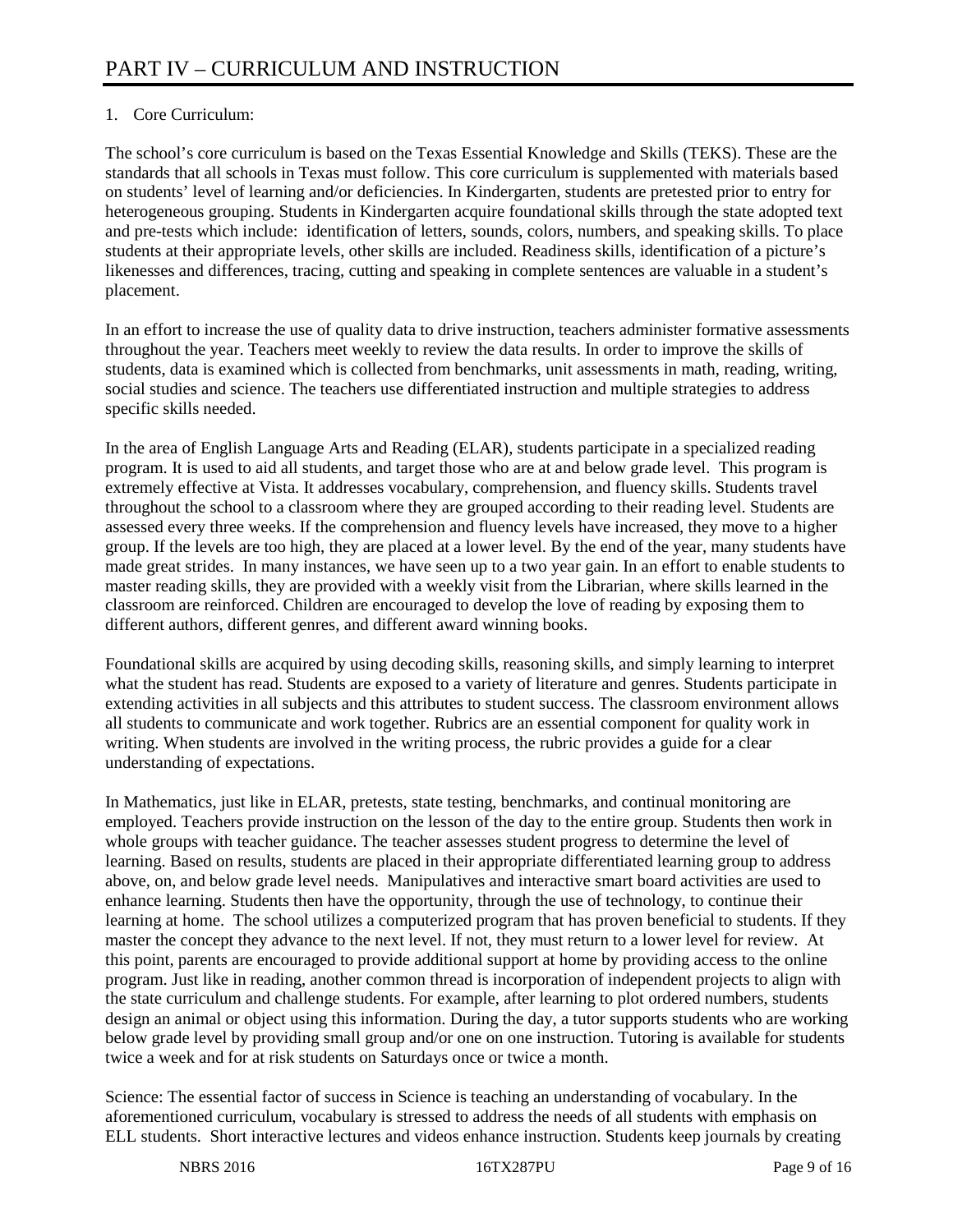a foldable and vocabulary sets. Students can then create their own vocabulary "world" where they not only write definitions, but include pictures. This type of instruction meets the learning need of each child. Students work together in labs. Gardening is also an essential component in Vista's science program. It is a living lab for students. The Science Fair provides students an opportunity to use the Scientific Method as a tool which is employed in their science projects and applied to real life situations.

In Social Studies: Core knowledge curriculum enhances the state curriculum and incorporates TEKS. Social studies comes to life through student performances of historical events. Students use technology and work together, in leveled grouping or independent projects to find information needed such as economy, food, customs, and geography. Students gather the information, work in teams, and present projects to the classes and parents. This curriculum allows students to build upon the knowledge at hand and apply it across the curriculum.

## 2. Other Curriculum Areas:

At Vista Del Futuro, the arts, physical education and technology are provided to all students. In the area of the arts, students are offered Music classes during the day. In Music, students acquire an appreciation of music and incorporated music into performing arts events. For example, during International Day, students learn songs from different countries and weave this across the curriculum to enhance core knowledge events.

Violin classes are offered to the student body as an extracurricular activity, beginning with Kindergarten students through 6th grade. Interested students attend these classes, after school. Violin classes and music classes are integrated during events within the school and events in the surrounding community. There are approximately thirty violin skills that students learn. Some of these skills are: learning parts of the instrument, coordinating the bow and fingers, producing good tone with the bow, performing various rhythms with the bow, crossing strings and keeping the bow between the bridge and finger bow while playing. This carries over into the curriculum. Students follow directions, establish a positive attitude towards hard work.

Art club is an extracurricular activity. Students learn about the principles of drawing using different mediums to create art projects. Newly acquired art skills are applied to in class projects. Students' work is auctioned twice a year during the Garden Market Day.

Physical Education classes are part of the state curriculum. However, it is enriched by supplemental curriculum offered to students, such as gardening, Ballroom Dancing and Fitness Wednesdays. On Fitness Wednesdays students participate in different fitness activities and compete with their grade levels. Teachers and parents are encouraged to join in. At the end of the week the winning class is recognized by displaying their class section on a bulletin board in the cafeteria. Parents and teachers are also recognized for their efforts as role models for students.

Gardening provides students with a love of nature, health benefits, and can be incorporated into all curriculum. Students apply the principles learned to everyday life. The foods that are healthy and beneficial to a healthy lifestyle are stressed. Currently students have been exposed to gardening techniques. The book knowledge of a plant's life cycle becomes a reality through hands on activities. The weather vane in the garden allows students to track the weather and how this impacts the garden. Gardening can be effective across the curriculum. Garden Market Days are held twice a year. The produce students have grown is sold to the community. Ballroom dancing aligns with the TEKS. Students acquire fundamental movement patterns. It provides students with enjoyment and social interaction and gives parents an opportunity to see their children perform.

Technology is integrated into the curriculum. For example, students create original products using a variety of resources that become more pronounced as they advance in grade levels. During International Day, students use technology to research and develop projects. By the upper grades, students have concrete knowledge of researching, formatting, collecting and organizing information to include all media.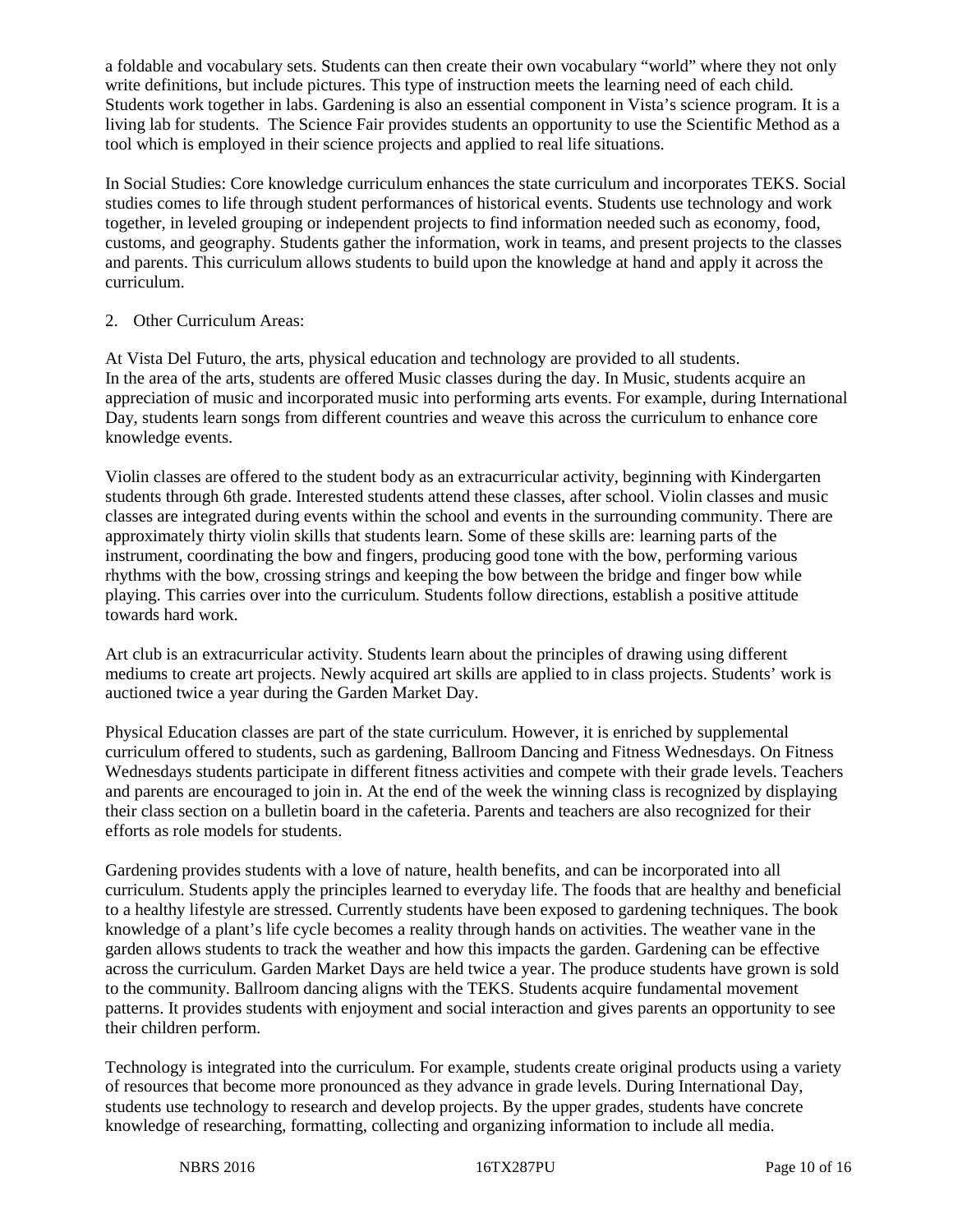Supplemental materials are provided to all students through technology which enhances curriculum on a daily basis. For example, Math concepts that have not been mastered can be practiced at home through a computer based program. This program allows students to master skills at their own pace. If a concept is mastered, students go to the next level of learning. However, if they struggle, they are redirected to a reteach lesson. Teachers incorporate technology into their classroom by using, projectors and interactive white boards. This technology enables students to actively participate and remain engaged through interactive lessons.

Parents remain informed about their child's academics and behavior using a phone app. This digital communication device keeps parents informed on a daily basis. It is interactive which enables the parent to respond.

Student laptops enhance classroom instruction. For example, students in a classroom are learning about persuasive writing. Students then transfer that skill and create real life situation via a commercial.

3. Instructional Methods and Interventions:

Vista del Futuro employs various learning approaches. The goal is to enhance basic learning by using different strategies to meet the needs of each child. To ensure all students have the opportunity to answer questions and remain engaged in a lesson, a simple method such as Popsicle sticks with student names is utilized to call on students. To encourage continued engagement, these sticks are recycled rather than drawn and left out of the container.

Using language and content objectives at the beginning of the lesson can raise a student's achievement by 27%. The lesson is started by students stating the objective in kid friendly language. This is aligned to the assignment and at the end of the lesson, students summarize what was learned by using an exit ticket.

Another Instructional approach to support the acquisition of knowledge is the use of graphic organizers to meet the needs of all students. For example, a Frayer Model is used for ELL students, but extremely effective for all populations. Foldables provide students with a visual, dimensional and interactive mode of learning a concept. It provides a self-check tool that can be utilized at any grade level and subject. This hands on approach makes learning fun and enables students to retain pertinent information.

The teachers use supplemental materials, not only to enhance learning but to gear instruction to a student's level. In Math, teachers present a general concept but supplement the mastery by using additional resources at each student's level. For example the state adopted curriculum is supplemented with three levels of supportive materials, for above, on, and for below grade level learners.

Continuing with the same thread of learning, Bloom's Taxonomy addresses basic to advanced levels of mastery. The teachers design their lessons by focusing on the verb in the learning objective. This verb then determines the level of Blooms Taxonomy. The activities and final products are aligned accordingly.

With continual monitoring of student progress through data, teachers develop a profile on each student and determine what interventions need to be put in place. This information is discussed during Professional Learning Communities (PLC's) and a plan of action is established and maintained for students who are struggling. Based on their weaknesses, tutoring is tailored for their needs.

4. Assessment for Instruction and Learning and Sharing Assessment Results:

Assessments are administered throughout the school year. Some are systemic and ongoing such as the state and district adopted curriculum assessments. These tests are administered every three to six weeks. Results are documented and graphed for student placement. Benchmarking occurs every nine weeks. This type of testing is indicative of how well a student will do on the state assessment. It also determines what areas of weakness need to be focused on. Teachers use formative and summative assessments throughout the grading period to readjust levels of learning as needed. These methods have not only been effective, but have enabled the school to reach and maintain high levels of student achievement.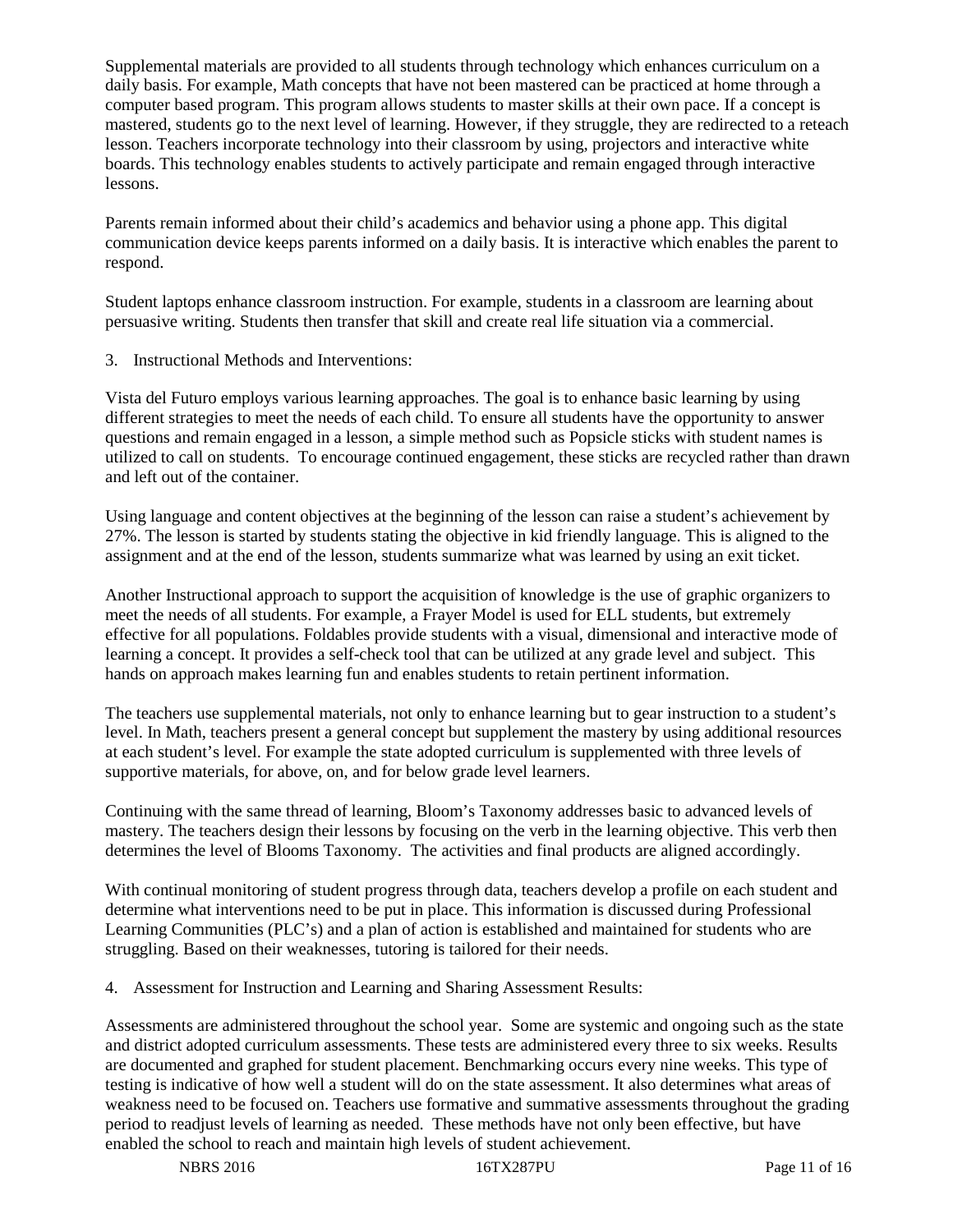Parents are an integral part of our campus and are informed via different methods. Newsletters are utilized to inform parents of school activities. A phone application, is effectively employed to inform parents about their child's behavior and academics. A school wide phone message system is utilized, which informs parents of school emergencies, reminders, events, and pertinent information. Before progress reports are sent home, teachers have a one on one conference with each student. Reports are sent to parents every three weeks to enable students to improve any area of academic and/or attendance concerns. Report cards are sent out to parents every six weeks. However, in the fall and in the spring, parent-teacher conferences are conducted to personally inform parents of their child's academic achievement and discuss any concerns that may exist. The community also has continual access to the district website to receive information on school academic achievement, accolades, and state results.

Whenever an achievement gap is identified, an individual plan of action is established for the student. This process begins by teachers meeting weekly in Professional Learning Communities (PLC's) to discuss data and monitor students who have not mastered Texas Essential Knowledge and Skills. A meeting is held with the parents to inform them and enlist their support. If the student shows little progress an RTI (response to intervention) plan is established. Based on this information, teachers intervene by utilizing different strategies and activities to aid the student. This is considered Tier One of the RTI. Tier II involves student monitoring, testing, and continued support. Ongoing testing indicates what support is needed by the child to ensure him of academic success at his grade level. If the child needs further intervention, he goes to Tier 3. With the documentation in place to substantiate student learning needs; monitoring continues and special education personnel observe the student. At this point, it is determined whether the student needs to be referred to special education or other avenues of support are pursued.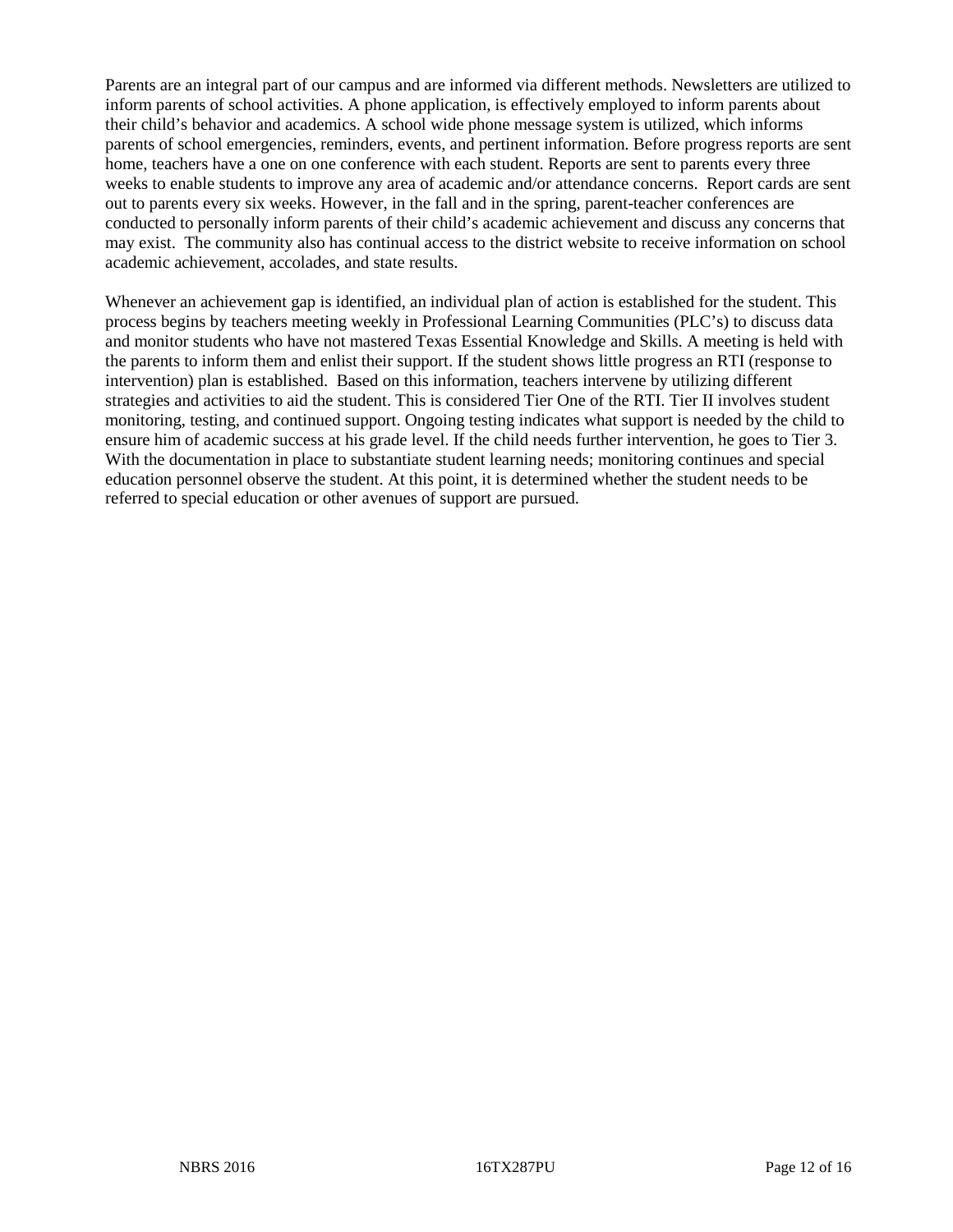### 1. School Climate/Culture:

Instructional strategies for the students are tailored for all levels of learning. There are various methods used. Cooperative learning and differentiated instruction are major components of instruction. Research based protocols are effective in improving student learning. For example the Think, Pair, and Share strategy enables students to discuss what they have learned before proceeding with a lesson. They check their knowledge to see if they are on the right path. The Tell, Show, Do method allows the teacher to tell students what the expectations are, show them or guide them, and then students employ prior skills to complete assignment together. The teachers also use signals to gain student attention. They use signals such as Give Me Five and Eyes on Me, to ensure all students are quiet, still, and ready to listen.

Vista's school climate encourages a positive learning environment. They acknowledge the student's milestones to enable them to accomplish their academic and behavioral goals. For example, students are recognized for their accomplishments with incentives. After school popcorn parties are given to students who have perfect attendance. Family movie nights, dances, and ice cream sundae parties are incentives to continue positive reinforcement of academic and behavioral targets. The students who are struggling are celebrated by receiving Star Student certificates for their dedication and hard work. At the end of the year, students receive awards, trophies, and ribbons in recognition for their academic and behavioral successes.

Vista provides a positive and caring climate for all stakeholders. Vista administration, teachers and staff feel a responsibility for students to grow and learn. Behavior interventions are addressed in a constructive manner. Vista uses a Positive Behavior Intervention Support approach. Positive behavior is stressed and behavior interventions are addressed in a constructive manner. Behavior targets for each grade level are posted in the hallways. Proactive strategies are used to emphasize a positive school environment. All stakeholders establish clear behavioral expectations that students follow. The expectations are taught, modeled, and reinforced.

The teachers are the heartbeat of the school. They work hard, are dedicated, and are focused on student needs. Teachers are selected monthly for recognition, by their peers, based on their efforts, skills, and genuine concern for students. Teachers receive a certificate, a goodie bag, and their pictures are posted at the entry way of the school. Pot lucks are planned and held monthly. This allows teachers to build rapport and collegiality among their grade levels. The District hosts a Winter Celebration and an End of Year Celebration for Teachers in appreciation for their commitment and efforts.

Ongoing teacher support is essential for an effective and student centered school. New Teachers are provided with trainings, mentor teachers, and Professional Learning Communities (grade level support). Teacher input in the form of a teacher survey, is beneficial in planning future professional development.

Achievement, at Vista, is a goal and not an objective. Vista has created a positive learning culture which is focused on high expectations. Once again these expectations are taught, modeled, and reinforced by all stakeholders. Teachers use creative classroom instruction and activities. Students are challenged and supported for their efforts. These efforts are acknowledged verbally and written. Parents are actively engaged by volunteering, working on committees, and attending parent conferences for student success. All stakeholders are on the same page and know the expectations.

2. Engaging Families and Community:

Open communication with parents has provided a solid foundation for students. From the onset of school parents are informed about events, student progress, student learning needs, and how they can take an active role in their child's education. Vista provides a New Parent Orientation at the beginning of the year. Parents are shown a power point presentation of the school's philosophy, vision, goals, and beliefs. This is followed by a question and answer session and tour of the school.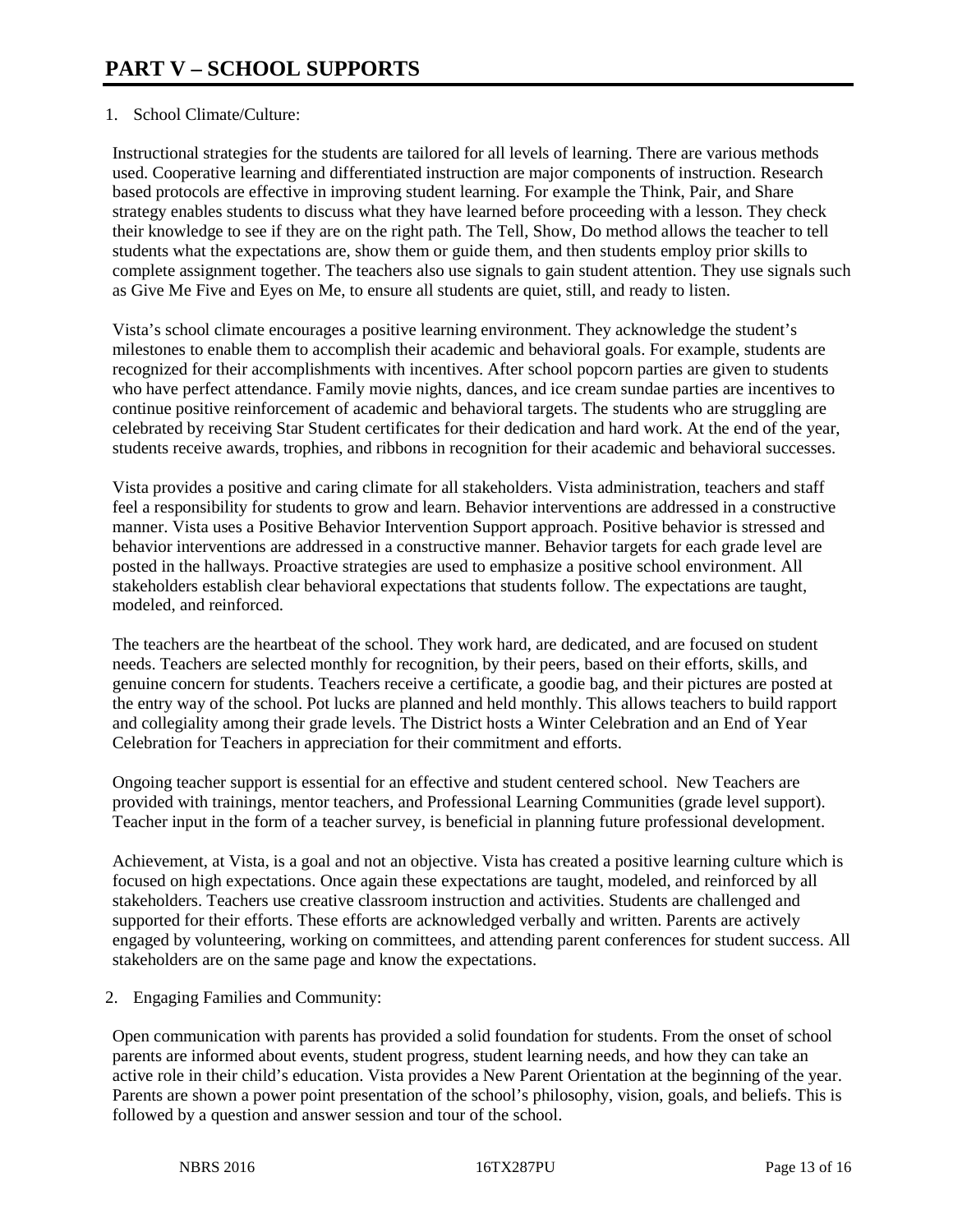On the Friday prior to the first day of school, parents and students attend a Meet and Greet with their child's teacher. Procedures and routines are presented to the parent and child for the classroom setting. The child meets the teacher and knows what classroom they will be assigned to. They also get to meet some of their classmates. It provides a great opportunity for everyone to be on the same page regarding routines and procedures.

Throughout the year, teachers will have ongoing communication with the parents. Progress reports are sent out every third week. Parent Conferences are held in the fall and spring to discuss their child's academic and social development.

Parents are active participants at our campus. Parents fill out a volunteer application and a background check is conducted. They help decorate the school and provide food for our events, such as International Day. Vista has a school garden and parents work alongside their child in caring for the garden. The produce is sold at Garden Market Day and parents help their child determine fair market value. Parents are invited to attend all of their child's events: Violin Recitals, Ballroom Dancing Performances, Garden Market Day, Gardening Committees, Choir Performances, Fundraising Events, and Robotics exhibitions. Vista welcomes every opportunity to embrace the community. To name a few, they fundraise for the Leukemia-Lymphoma Foundation, Western Refinery Opportunity Homeless Center, The Child Crisis Center, and the American Cancer Society.

Vista Del Futuro prides itself in having an open door policy which encourages ongoing communication with parents. Parents can email, phone, or communicate on a one-to-one basis. Parents feel included and heard. With the active participation with parents, communication is enhanced and contributes to student success.

### 3. Professional Development:

Professional Development, prior to the beginning of school, provides teachers with the critical tools they need to enable them to become effective educators. This is determined through an end of year teacher survey and through teacher observations. Observations are fundamental in determining what training and skills a teacher needs in order to improve their craft.

One of most impactful training teachers have benefitted from is differentiated instructional strategies that are implemented in the classroom. These strategies have been instrumental in the reading program. Students are provided with tasks that are aligned to their level and degree of knowledge. Students are grouped to enable them to be successful; and not struggle with comprehension and fluency skills. At the end of the lesson, Exit Tickets are provided to students to confirm that learning has taken place. Exit tickets provide teachers with the information that is needed to drive instruction.

Professional development has also been provided on Graphic organizers. Teachers employ. These provide a visual display of knowledge. One of the most effective organizers, at our elementary, is the Foldable. This organizer is used to write information in a creative way. A student can write a vocabulary word or picture and use this word in a sentence. This method is effective with all populations and especially with the English Language Learners.

Keeping in mind, that the quality of the teacher is the most critical component for improving student achievement; in order for a teacher to be effective, they must be prepared, trained, and supported with professional development and lead teachers. Lead Teachers are used to build capacity. One Lead teacher is selected per each grade level. These individuals possess knowledge, skills, and professional experience to guide their colleagues. These teachers attend professional trainings based on campus needs. In turn, they train their appropriate grade levels.

Based on data collected from various walkthroughs during the current school year, it is apparent that there are inconsistencies in teachers framing the lesson and working in the power zone. Some of these inconsistencies may be a result of new hires who had not received previous training in these areas. Therefore, Vista Del Futuro will be embarking on a book study. Teachers will be focusing on the basic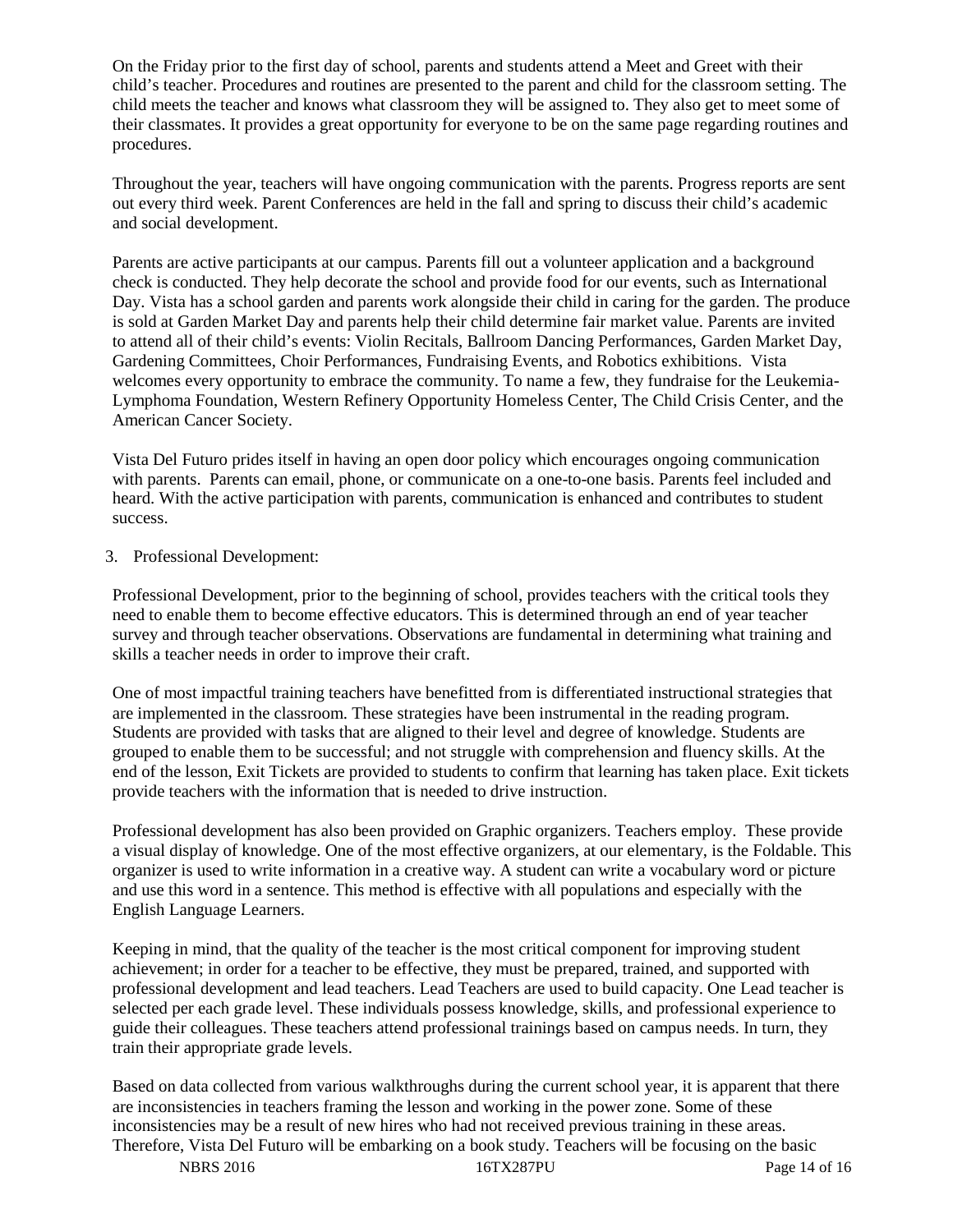practices of quality instruction. In an effort to build capacity, a power point presentation will be provided for all teachers. They, in turn will be assigned a chapter and asked to provide a summary to their colleagues along with activities and discussions regarding quality instruction. This knowledge will then be implemented in lesson planning, activities, and assessments to improve student academic success.

### 4. School Leadership:

As a leader, ensuring student success by providing teachers with essential training is crucial. Teachers need a toolbox of strategies, effective lesson plans and activities that are engaging and differentiated. Supporting teachers and providing positive feedback is needed for teacher retention. Using data to guide instruction has been crucial in Vista's success. Parents are an essential component and must continually be included in their child's education.

Effective communication between the principal and all stake holders enables the school to provide a welcoming and positive learning environment. The main role of the Principal is to ensure that there is a consistency in curriculum and the delivery of instruction. The leader is instrumental in providing professional development that will provide any additional support a teacher will be in need of. By continually evaluating data, along with teachers, this information provides all stakeholders with information that is critical in placing students at their level of learning and ensuring academic success. It is of utmost importance to align the curriculum with effective teaching strategies and supplemental material for student achievement.

The principal assigns lead teachers, at every grade level, who support administration by observing instructional strategies that colleagues employ in the classroom. They provide constructive feedback and guide teachers with training and support, along with the administration. In addition, instructional coaches provide support in the classroom in reading and math. Tutoring is provided for students who are at risk and are struggling with basic concepts. Vista uses the state curriculum as a resource and enhances it with supplemental materials to meet all student needs. For example in math, the math curriculum is enhanced with three supplemental resources. Each one coincides with a student's learning level. Reading, Math, and Science include leveled instruction.

Grade levels meet weekly in Professional Learning Communities where curriculum, assessments, and instruction are discussed, along with specific students who are displaying educational needs. In addition, the principal attends these meetings to interpret student data in relation to instruction and how it is impacting student learning. After reviewing data, the information is used to drive and align instruction to enable students to experience success.

A safe positive learning environment is needed in order for a student to thrive. This environment is provided to students at Vista del Futuro, in an interactive and amicable manner. The students embrace and engage in every opportunity to learn. They meet and exceed academic and behavioral expectations because the lessons start at their learning level and become more challenging as the units progress.

Parents are instrumental in creating a positive learning environment. Through the following activities parents are encouraged to actively participate in their child's education: meet and greet, parent orientation, parent conferences, (CIT) Campus Improvement Team meetings, Garden Market Day, Violin and Music Concerts and Ballroom Dancing Exhibition and many other activities. Parents are included in the academic, behavioral, and extra-curricular decision making process. A Parent/Student compact is signed before the first day of school. It is a commitment from the parent, student, teacher and principal agreeing to work together for the success of each child.